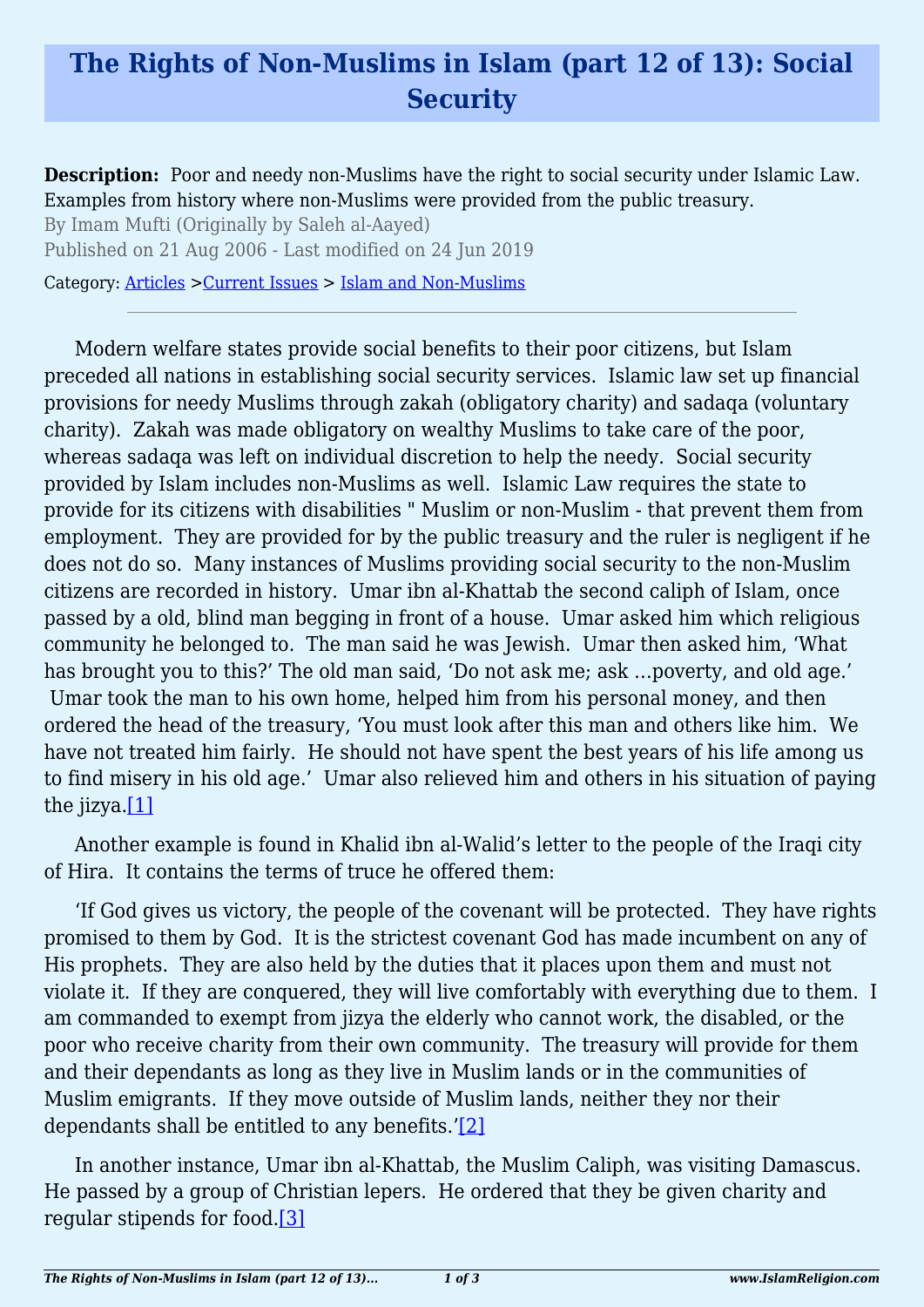Umar ibn Abdul-Aziz, another Muslim Caliph, wrote to his agent in Basra, Iraq, 'Search for the people of the covenant in your area who may have grown old, and are unable to earn, and provide them with regular stipends from the treasury to take care of their needs.'[\[4\]](#page-2-3)

<span id="page-1-1"></span><span id="page-1-0"></span>Some of the early Muslims [\[5\]](#page-2-4) used to distribute part of their post-Ramadan charity (zakat ul-fitr) to Christian monks, based on their understanding of the verse of Quran:

"God does not forbid you from those who do not fight you because of religion and do not expel you from your homes " from dealing kindly and justly with them. Indeed, God loves those who act justly. God only forbids you from those who fight you because of religion and expel you from your homes and aid in your expulsion " (forbids) that you make allies of them. And whoever makes allies of them, then it is those who are the wrongdoers."(Quran 60:8-9)

<span id="page-1-2"></span>Finally, there are other rights that we have not discussed here, because of the assumption that they are elementary and taken for granted, such as the right to work, housing, transportation, education, and so forth.<sup>[6]</sup> However, before concluding, I would like to make the following observation. Our discussion has clarified how non-Muslims living in Muslim countries enjoy rights that they might not be granted in non-Muslim countries. Some readers may respond with the objection that these rights might have existed in history, but the experience of non-Muslims living in Muslim countries today is different. The author's personal observation is that non-Muslims still enjoy many of these same rights today, perhaps even more. Allah Almighty has commanded us to be truthful, in the verse:

**"O you who believe! Stand out firmly for justice, as witnesses to Allah, even though it be against yourselves, or your parents, or your kin, be he rich or poor, God is a Better Protector to both (than you). So follow not the lusts (of your hearts), lest you avoid justice; and if you distort your witness or refuse to give it, verily, Allah is Ever Well-Acquainted with what you do."(Quran 4:135)**

Further, when we compare the conditions of non-Muslims living in Muslim countries to the status of Muslim minorities living in non-Muslim countries, whether now or in history, we see a profound difference. What happened to Muslims during the Crusades, under the Spanish Inquisition, in Communist China, or the Soviet Union? What is happening to them today in the Balkans, Russia, Palestine, and India? It would be worthwhile to reflect in order to give an answer based on fairness and declaration of truth and justice. Allah is the best of Judges, and He states:

**"O you who believe! Stand out firmly for God as just witnesses; and let not the enmity hatred of others make you avoid justice. Be just: that is nearer to piety; and fear God. Verily, God is Well-Acquainted with what you do."(Quran 5:8)**

Endnotes: